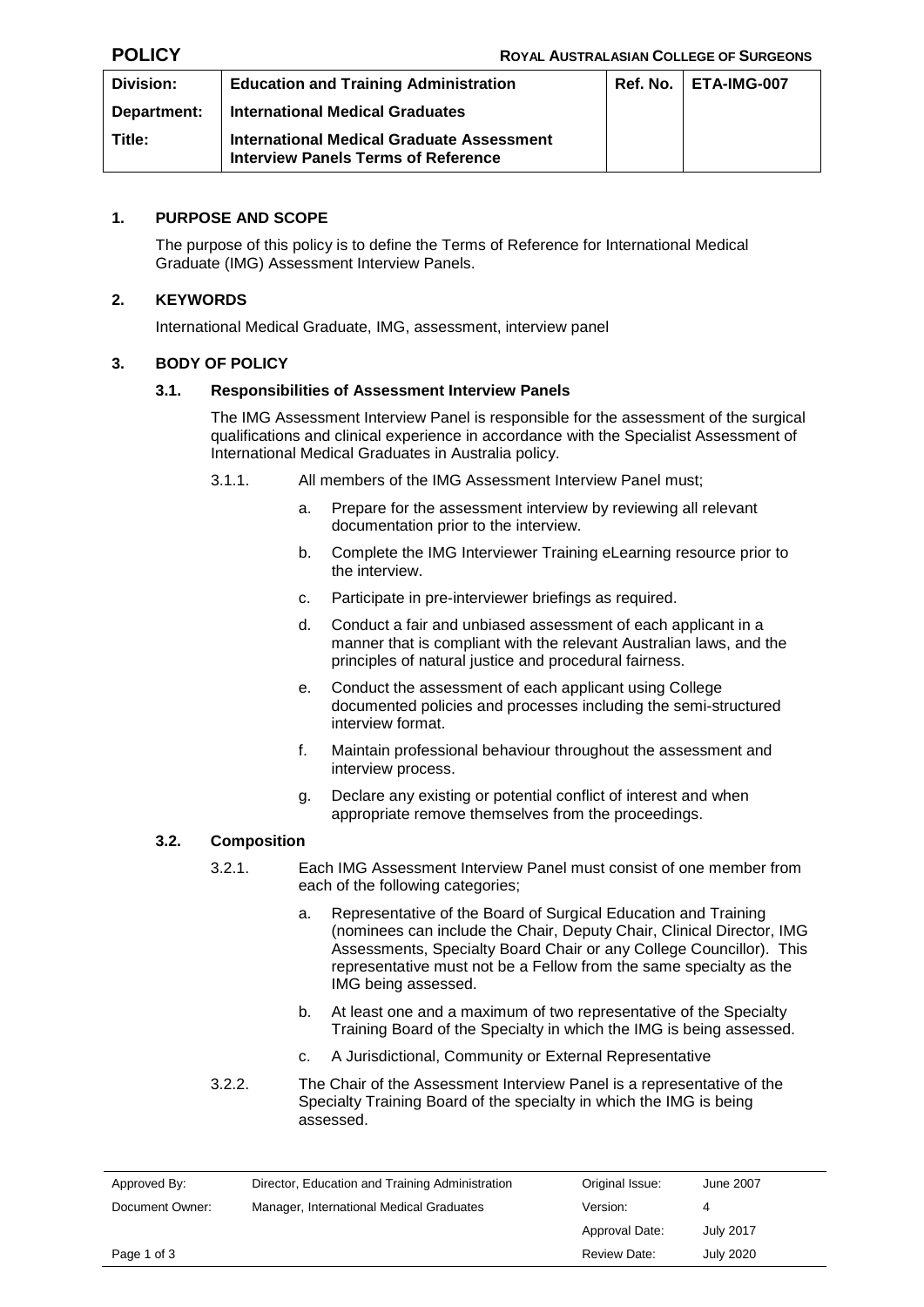| Division:   | <b>Education and Training Administration</b>                                            | $Ref. No.$ $ETA-IMG-007$ |
|-------------|-----------------------------------------------------------------------------------------|--------------------------|
| Department: | <b>International Medical Graduates</b>                                                  |                          |
| Title:      | <b>International Medical Graduate Assessment</b><br>Interview Panels Terms of Reference |                          |

- 3.2.3. If possible at least one member of the Assessment Interview Panel should be a Fellow who has previously completed the IMG pathway to Fellowship.
- 3.2.4. Notwithstanding the composition above RACS reserves the right to appoint an observer when and where it may be required or appropriate.

#### **3.3. Mechanisms of Decision**

- 3.3.1. The opinions of each Assessment Interview Panel member must be considered in formulating the final assessment recommendation.
- 3.3.2. Following discussions the Assessment Interview Panel should provide a consensus assessment recommendation in accordance with RACS policy for Specialist Assessment of International Medical Graduates in Australia.
- 3.3.3. Where a consensus assessment recommendation cannot be reached, a majority decision may be proposed.
- 3.3.4. In the event that an Assessment Interview Panel has an even number of members, the Chair of the Panel has a casting vote.
- <span id="page-1-1"></span>3.3.5. Where a majority decision is proposed and has the support of Assessment Interview Panel members from at least 2 of the membership categories defined in [3.2.1,](#page-0-0) the recommendation will automatically proceed to the Board of Surgical Education and Training (or its Executive) for approval.
- 3.3.6. Where a majority decision is proposed that has the support only of Assessment Interview Panel members from category [3.2.1](#page-0-0) (b) the recommendation will be reviewed by the Censor in Chief (refer to [3.5](#page-1-0) CIC Review).
- 3.3.7. All Assessment Interview Panel members must sign the completed interview proforma and the Specialty Chair (or nominee) must sign the completed interview feedback proforma to the IMG at the conclusion of the IMG assessment interview and before the commencement of any subsequent IMG assessment interview.

#### **3.4. Quorum**

3.4.1. The quorum of the Assessment Interview Panel is defined as three members, with at least one member from each category identified i[n3.2.1](#page-0-0) of this policy.

#### <span id="page-1-0"></span>**3.5. CIC Review of Majority Decision**

- 3.5.1. Where a majority decision is recommended in accordance with [3.3.5](#page-1-1) dissenting members must document their reasons for voting against the majority decision in a Dissenting Report.
- 3.5.2. The Censor in Chief will review the Dissenting Report, with the assistance of the Assessment Interview Panel and the Chair of the Board of Surgical Education and Training, with the aim to examine available information to determine whether those concerns can be disproved. Where the expanded committee returns a majority decision the Censor in Chief will have final approval of the recommendation. Decisions approved by the CIC under this provision will be noted by the Board of SET.

| Approved By:    | Director, Education and Training Administration | Original Issue:     | June 2007        |
|-----------------|-------------------------------------------------|---------------------|------------------|
| Document Owner: | Manager, International Medical Graduates        | Version:            |                  |
|                 |                                                 | Approval Date:      | <b>July 2017</b> |
| Page 2 of 3     |                                                 | <b>Review Date:</b> | <b>July 2020</b> |